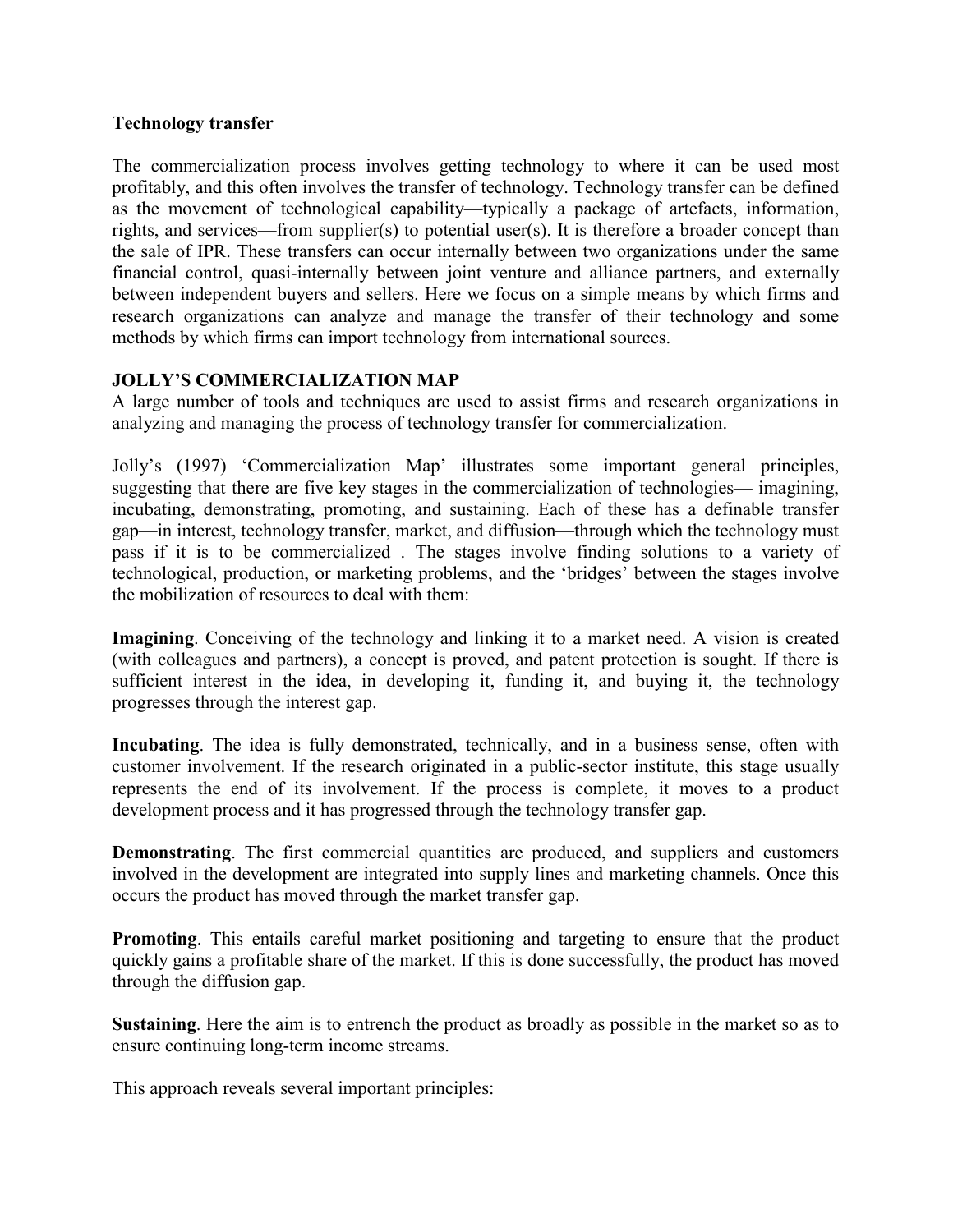- Commercialization can fail at any one of the stages or gaps in the process. The process throughout is highly uncertain and risky.
- The commercialization process is continuing. It does not end when the product reaches the market. The product itself may be subsequently improved, and the market may change. Long-term income streams depend not only on careful market entry strategies, but also on continuing market development activities.

The commercialization of technology requires high levels of organizational integration, in which human factors, such as teamwork, are critically important. Integration with external organizations is also important. Early feedback from customers and opinion-formers, sound links with suppliers and, if it is not self - funded, the procurement of suitable sources of external funds, are all required.

## ACCESSING INTERNATIONAL TECHNOLOGY

Apart from actual purchase or through FDI, firms can access international technology in a number of ways:

- Reverse engineering is a very common method of technology transfer, and was instrumental in the development of Japanese industry. It involves disassembling goods, learning about how they work and are made, and developing improved versions sold under the firm's own name.
- Pirating, where replicas are sold as originals, requires analytical and manufacturing competencies to be developed.
- Original equipment manufacture(OEM), which is very common in electronics and consumer goods. OEM involves a local firm producing a finished product to the specification of a foreign buyer (commonly a large Japanese or US consumer electronics firm). The foreign firm then markets the product under its own name. OEM sometimes involves the foreign firm in the selection of capital equipment and managerial and technical training, and can involve close, long-term technological relationships. It provides a valuable learning experience in design and manufacturing and has been instrumental in assisting the technological development of Korea, Taiwan, and Singapore. There are some disadvantages to OEM inasmuch as the junior partner is subordinate and dependent upon the technology, components, and market channels of the large multinational firm (which often imposes strict conditions). Furthermore, the local firm is denied access to large post-production value-added, and cannot develop brand image and international marketing expertise.
- Turnkey plants involve the transfer of usually complex production facilities, whereby the foreign firm takes responsibility for project management, the selection of overseas and domestic suppliers, and training of plant managers and technicians.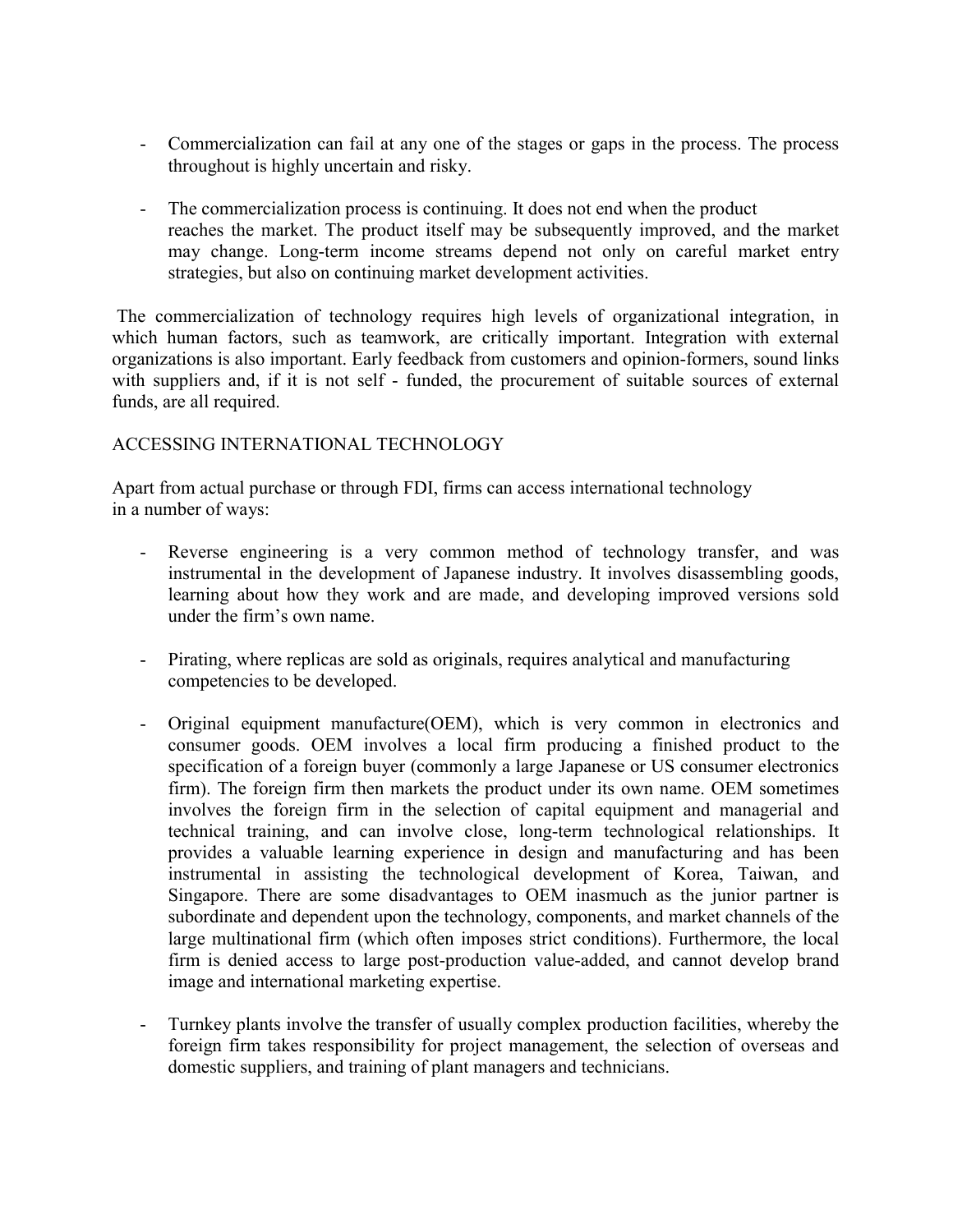Personnel transfer is a key aspect of technology transfer, domestically or internationally. In the USA, high job mobility moves knowledge from firm to firm. In Japan, job rotation transfers knowledge within firms. This also occurs when employees are seconded from firms to collaborative research institutions. In Korea and Taiwan large numbers of professionals returning from the USA bring important knowledge with them. Many Asian scientists and engineers have returned from the USA because of the 'glass ceiling' that can prevent movement from R & D into management positions, and this has considerably assisted the development of technology in these countries. The Indian software industry has also greatly benefited from this type of mobility of its highly qualified nationals.

### Summary and conclusions

The commercialization process is an essential element of MTI and the delivery of value. It is important to distinguish between social and private value from innovation, and achieving the balance between these is a continuing challenge for governments trying to maximize public good and maintain private incentives to innovate. Firms operate in different appropriability regimes, the nature of which—whether they are loose or tight—strongly influences the ways managers commercialize. Mobilizing or accessing complementary assets is key to the delivery of returns to innovation. When complementary assets are not owned in-house, there are significant challenges for firms needing to access them, especially if there is a power imbalance between small startups and incumbents. These difficulties are compounded by the paradox of disclosure—the knowledge you wish to buy is at the same time the knowledge needed to enable you to decide whether to buy.

Firms commercialize through the market for ideas and the market for products, each posing different tests for managers. IPRs are a means by which firms can appropriate value from their technological investments in the market for ideas. In the knowledge economy, where it is extensively traded, IPR provides the security underpinning firms' transactions. Licensing is a particular way of selling IPR, but there are difficulties in managing the sale of licences for both the licensor and licensee, particularly in respect of technology pricing. The examples of BTG and OEC show that these difficulties can be managed. Technical standards can also play an important role in the commercialization process.

Continuing input from the marketing function is critical to commercialization in the market for products and services. Marketing informs firms about the commercial potential for technological innovations, and helps direct those innovations towards meeting commercial objectives. Technology transfer in the commercialization process can be managed through the application of various analytical tools; one such was described which helps and disciplines what is often a complicated and vexatious issue for private and public-sector organizations.

### **Marketing technology products/downstream support**

The primary means by which technology is commercialized is the production of products, components, and services, which are then sold in the marketplace. We have seen, however, that a high proportion of new products fail in the market. It is the marketing domain that has the task of reducing these high levels of failure. Marketing expertise would have made a significant difference to the biotechnology company . Whilst its technology was excellent, the company was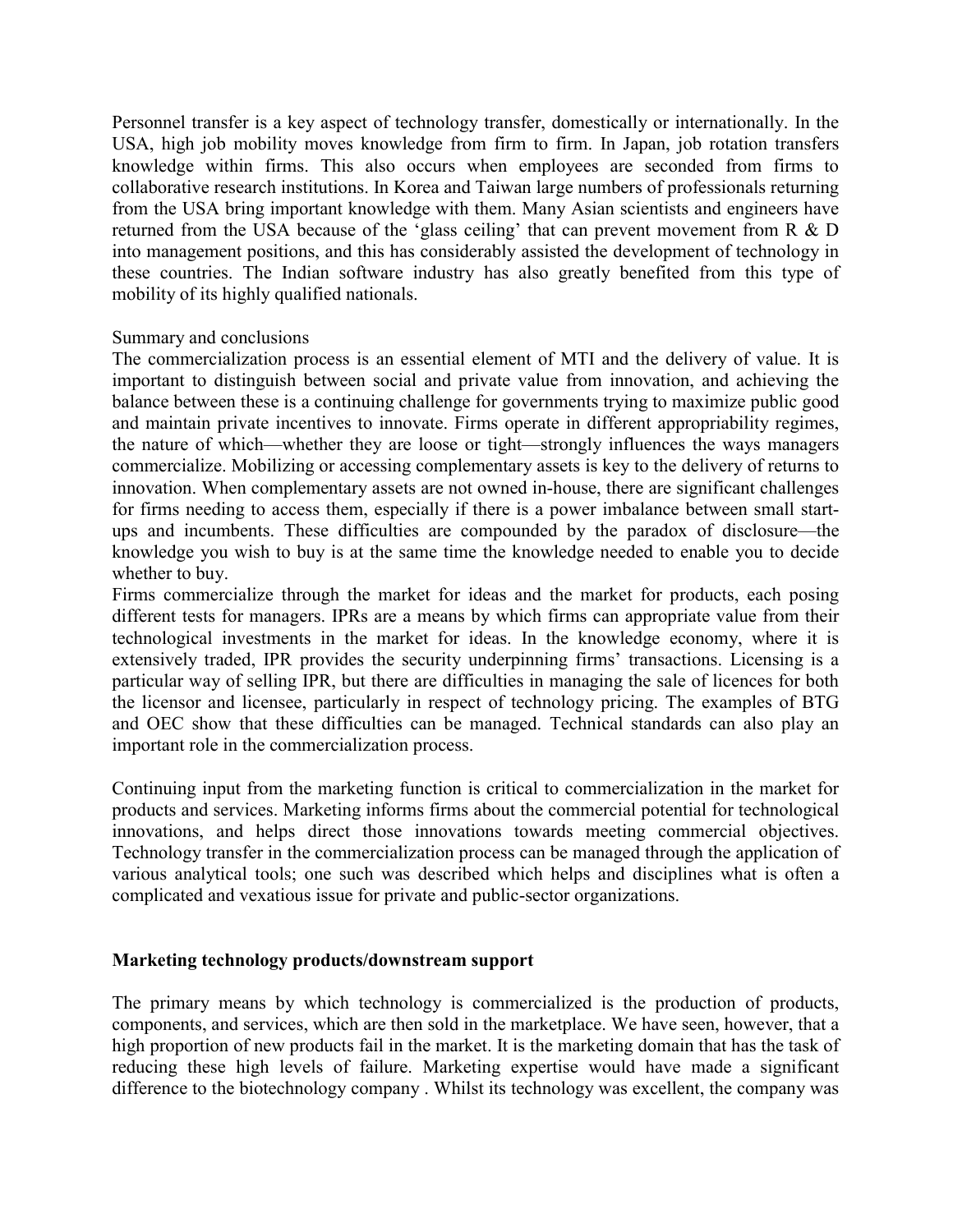unaware of how best to use it, and it originally targeted the wrong market. Previous discussion have emphasized the importance of direct inputs from marketing into the broad range of firms' technological activities. The high levels of internal and external organizational integration required by MTI include close links between marketing, R&D, and operations and production, and their further integration through innovation strategy. Marketing plays an important role in the use of stage-gate systems and QFD, where it disciplines the innovation process towards considerations of market needs. We have also seen how, in the case of the Post-It notes, marketing can make some serious miscalculations, occasionally preventing firms from realizing opportunities. Poor integration of marketing and production input into the innovation process can lead to the sorts of difficulties DuPont experienced when it developed Kevlar. The original market for the product was to be tyre cord, a large market, but the company had not properly understood the costs of production, and the costs of alternatives. It took some time before the product was successfully used in other applications.

There are three major roles for marketing in the commercialization of technological investments through technology products and services. First, market definition, or posing the question: what should we make? The marketing function has an important role to play in defining what R&D to undertake, what new products and services to develop, and what sorts of operations are required. Littler (1994: 295) argues that: [Marketing's functional] role is seen to be concerned with commissioning and/or undertaking market research and analysis, and with having an active part in the development of all aspects of the offering that include pricing, advertising, promotion, service support, distribution, packaging, sales, and design. Its prime purpose should be to ensure that the offering which emerges from the development process has significant appeal to the customer segments which it has identified as having the optimum potential for the business, whilst at the same time having a perceived differentiation from its competitors with regard to those values which its customers regard as important. Customers, both industrial and individual consumers, can often be segmented into groups with specific requirements, and marketing can assist in articulating, defining, and measuring these requirements.

Second, and relatedly, marketing plays an important role in facilitating internal and external communications. According to Littler (1994: 294): The marketing function may also have a key part in gathering, analyzing, and disseminating throughout the organization intelligence on customer purchasing behaviour, satisfaction levels, attitudes towards the business and its competitors and such like, as well as contributing to the development of an overall corporate culture which not only acknowledges the central role of the existing and potential customers but also the manner in which the dynamics of the environment are continuously shaping demands, resulting in new customer priorities, with consequent implications for the development of new and existing products.

Littler argues that firms market not just a product, but rather a collection of values such as the ability to perform tasks, enhance appearance, and augment or reinforce perceived self-image. When it comes to technology products, where there is an increasing commodification of technical product features, it is the non-technical features, such as design, service quality, distribution, and technical support, which add the greatest value. He argues that there is a temptation for technology producing firms to concentrate too much on the features of the technology, and it is the role of marketing to ensure that new products satisfy the basic criterion